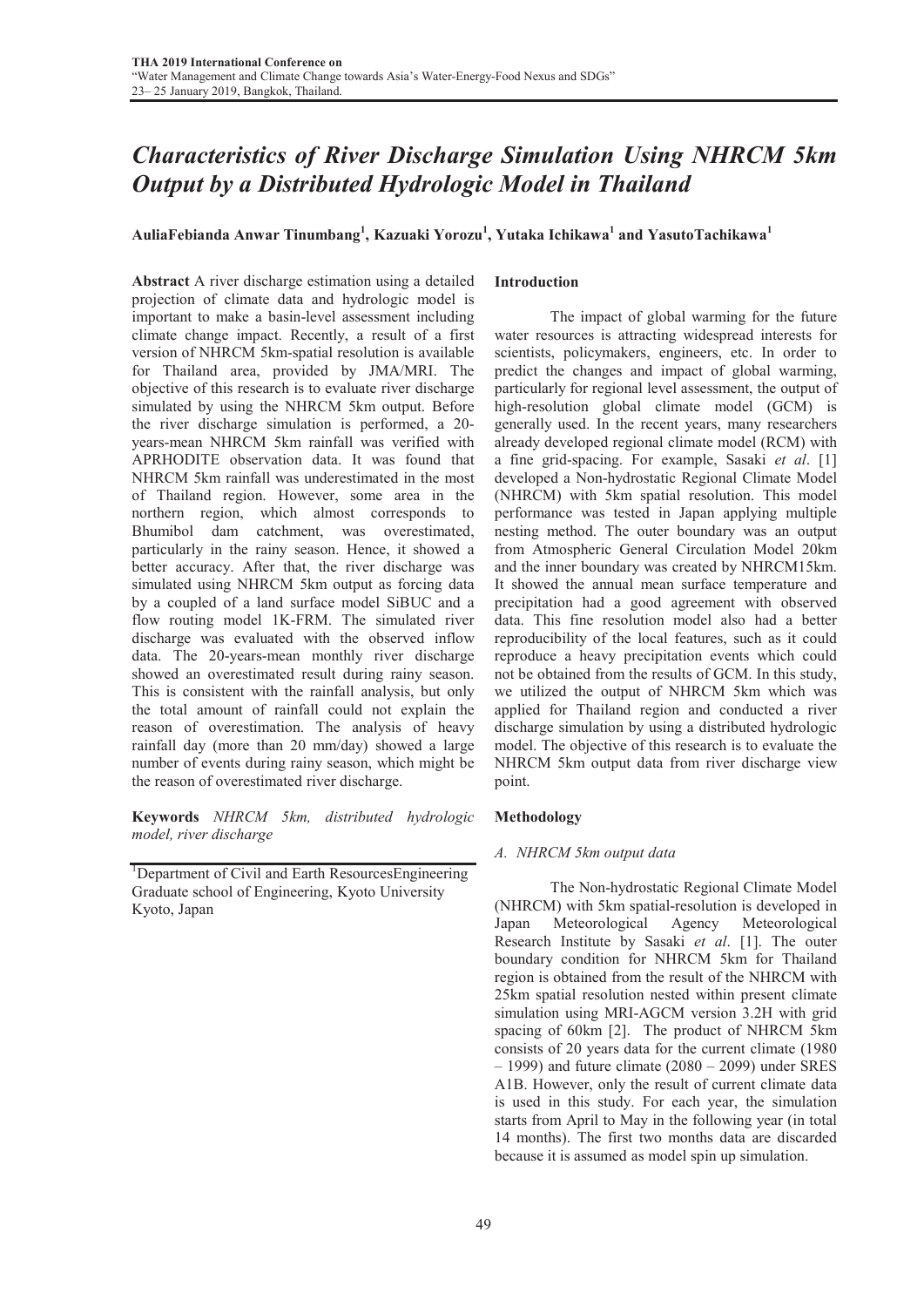

Fig. 1. 20-years-mean (1980 – 1999) annual rainfall (unit: mm) of (a) NHRCM 5km, (b) APHRODITE, and (c) bias (unit: %) of NHRCM 5km

rainfall relative to APHRODITE. Red color represents underestimated value of NHRCM 5km while blue color is overestimated result.

#### *B. Observed rainfall and inflow discharge data*

 In this research, the observed rainfall data that is used for evaluation of NHRCM 5km rainfall output data is obtained from Asian Precipitation – Highly-Resolved Observation Data Integration towards Evaluation of water resources(APHRODITE) [3] with  $0.25^{\circ}$  spatial-resolution. In addition, the observed inflow data with daily records in Bhumibol Dam is acquired from the Electricity Generating Authority of Thailand (EGAT).

## *C. Distributed hydrologic model*

 A distributed hydrologic model, which is a coupled of land surface model SiBUC (Simple Biosphere including Urban Canopy) and a flowrouting model 1K-FRM [4] is used for conducting a river discharge simulation. SiBUC [5] is a land surface model which implements a mosaic scheme that can consider a mixture of land use, paddy field, and irrigation system in the model. 1K-FRM [6] is a distributed flow routing model, developed based on one-dimensional kinematic wave theory to conduct a river discharge simulation. The forcing data used for SiBUC model is obtained from NHRCM 5km output rainfall, surface pressure, humidity, short-wave radiation and long-wave radiation in downward direction, wind speed, and air temperature. The SiBUC model is used with a spatial resolution of 3 minutes

50

and temporal resolution of 1-hour. 1K-FRM is utilized with 1-km spatial resolution and the output with 1 hour temporal resolution. The runoff output from SiBUC model is given to 1K-FRM to conduct a river discharge simulation. This model was tested for 2011 Thailand big flood and showed good performance for simulating river discharge [7].

#### Result and Discussion

## *A. Characteristics of NHRCM 5km rainfall output data*

 The reproducibility of NHRCM 5km rainfall for Thailand region was analyzed by comparing with APHRODITE observation data. First, the NHRCM 5km rainfall was aggregated from the original resolution to  $0.25^{\circ}$  resolution, which corresponds to APHRODITE grid spacing. The 20-years-mean annual rainfall was calculated for both NHRCM 5km and APHRODITE data.

 The calculated result of 20-years-mean annual rainfall of NHRCM 5km and APRHODITE are shown in Figure 1(a) and 1(b), respectively. The result of NHRCM 5km rainfall shows that the amount of rainfall in the central part of Thailand is lower than northern part, and the southern part of Thailand is the highest. The APHRODITE observed rainfall also shows the similar trend. Therefore, it can be said that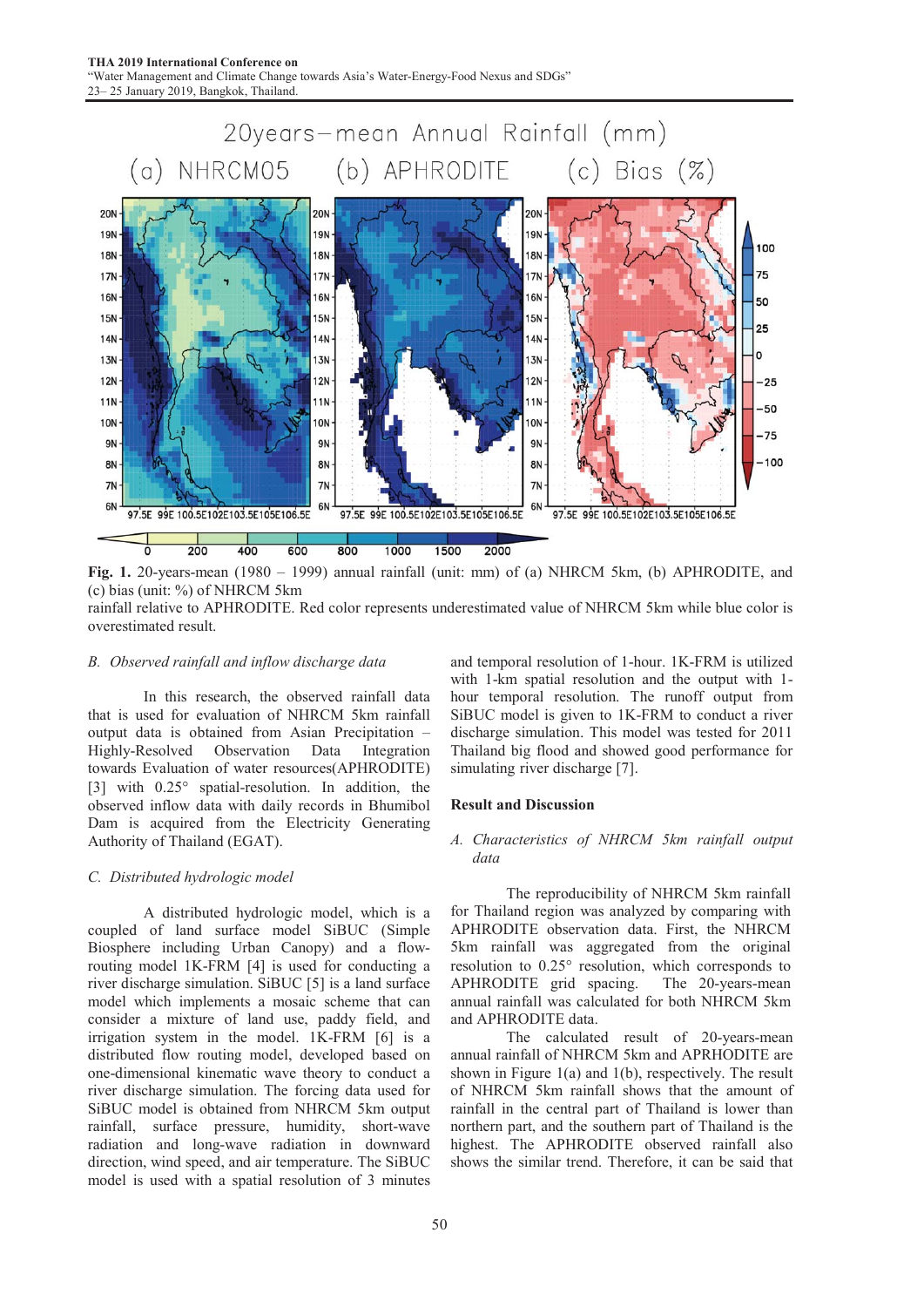the NHRCM5km rainfall output could catch the spatial distribution of the observed rainfall.



Fig. 2. Ping River Basin. Red circle shows Bhumibol Dam location.



Fig. 3. 20-years-mean basin average rainfall in the Bhumibol Dam catchment. Black color shows APHRODITE rainfall and blue color shows NHRCM 5km rainfall.

 However, the absolute value of NHRCM 5km is mostly underestimated in all over the region. This result is clearly shown from the calculation of 20 years-mean bias in the Fig. 1(c). The bias of NHRCM 5km is calculated in (1),

$$
B = (R_n - R_a) / R_a \tag{1}
$$

with *B* is bias, *R*n is NHRCM 5km rainfall, and *R*a is APHRODITE rainfall. Although, it can be seen that

there is an overestimation result in some region in the upper part (shown in black circle) and in the eastern part of Thailand. The bias in these regions is comparatively smaller than other regions. Based on this result, the upper region in Thailand, which almost corresponds to Bhumibol Dam catchment, was selected for river discharge simulation.

 Bhumibol Dam catchment is located in 98– 99.5 $\textdegree$ E, 17–19.9 $\textdegree$ S. It is located in the upper part of Ping River Basin (Fig. 2), with the area is about 26,400 km2 . The result of 20-years-mean basin average rainfall for NHRCM 5km and APHRODITE in the upper part of Bhumibol Dam catchment is shown in Fig. 3. From this result, the total amount of rainfall is overall underestimated and thatin June, July, and August (JJA) shows a better accuracy compared to other months. And then, the NHRCM 5km rainfall produces the peak of rainy season on July, while the observed peak rainy season is on September.

#### *B. Characteristics of NHRCM 5km river discharge*

 To conduct a river discharge simulation, first, the forcing data from the NHRCM 5km output was aggregated from the original grid spacing into  $0.05^{\circ}$  (or 3-minute resolution) grid size. Then, the forcing data was given into SiBUC model to calculate the runoff. After that, the river discharge was calculated by 1K-FRM using the runoff output.



Fig. 4. Flow Duration Curve of 20-years-mean river discharge. Black dots show the observed inflow in Bhumibol Dam and blue line shows the simulated result using NHRCM 5km forcing data.

 The simulated river discharge is obtained for daily discharge for 20-years period. The daily river discharge for a year is sorted from the highest to the lowest to draw a Flow Duration Curve (FDC). In total, there are 20-FDCs for river discharge simulation during 1980 – 1999. Then, 20-years-mean FDC was calculated for both simulated river discharge and the observed inflow in Bhumibol Dam. The result isshown in Fig. 4. The first quartile  $(95<sup>th</sup>$  day) represents a highflow discharge,  $2^{nd}$  quartile (185<sup>th</sup> day) is a normalflow discharge,  $3<sup>rd</sup>$  quartile  $(275<sup>th</sup>$  day) is a low-flow discharge, and 4<sup>th</sup> quartile is a drought-flow discharge.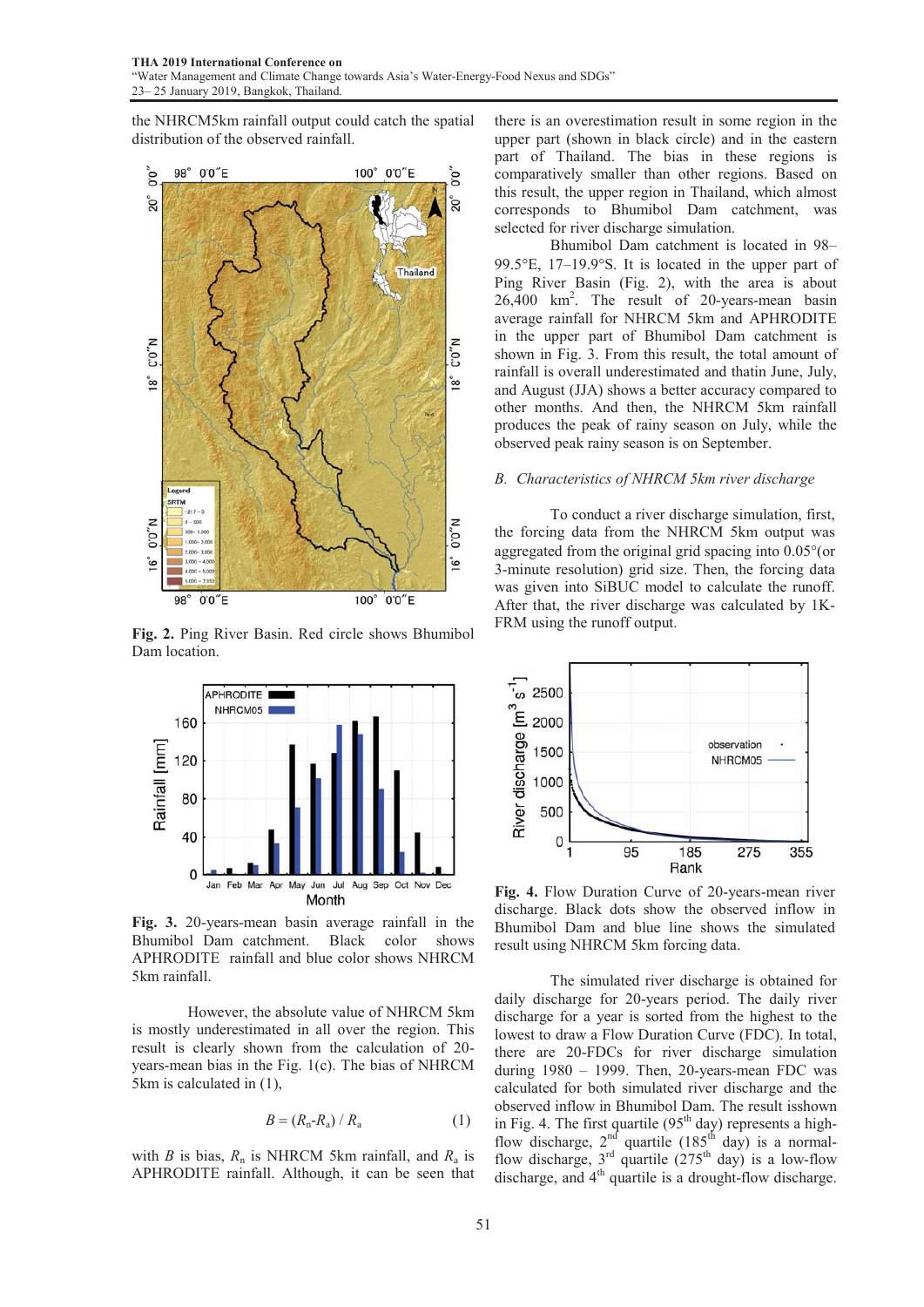The high-flow discharge is about 15% overestimated by NHRCM 5km, while the normal-flow, low-flow and drought-flow, the simulated discharge is well compared with the observed data.



Fig. 5. 20-years-mean monthly river discharge. Black color shows the observed inflow in Bhumibol Dam and blue color shows the simulated result using NHRCM 5km forcing data.



Fig. 6. Number of heavy rainfall days (more than 20 mm day-1) during 1980 - 1999. Black color shows APHRODITE rainfall and blue color shows NHRCM 5km rainfall.

 Fig. 5 shows the result of 20-years-mean monthly river discharge of NHRCM 5km and observed inflow. The peak discharge simulated from NHRCM 5km was produced much earlier compared to the observed inflow. This might be explained by earlier peak of the basin average of NHRCM 5km rainfall. The simulated monthly river discharge is particularly overestimated during JJA period. Therefore, only the total monthly rainfall could not explain the reason of overestimated simulated river discharge.

 The number of heavy rainfall days (more than 20 mm day<sup>-1</sup>) during  $1980 - 1999$  is shown in Fig. 6. In this result, the short-term heavy rainfall of NHRCM 5km shows a larger number of events compared to the observed APHRODITE rainfall, particularly in JJA period. From this result, it is thought that more frequent short-term heavy rainfall events from NHRCM 5km output might be one of the causes of the overestimated river discharge of NHRCM 5km. However, the hydrological model itself might also have some influence on this overestimated result. Therefore, the parameter settings or the model structure itself should also be examined to see its effect on the river discharge estimation.

## **Conclusions**

 In this research, the first version of NHRCM 5km output data was evaluated. Before the river discharge is simulated, the 20-years-mean NHRCM 5km rainfall was compared with APRHRODITE data, as a reference data. The bias calculation shows that most of NHRCM 5km rainfall was underestimated in most of Thailand region, except in Bhumibol dam catchment. The basin average rainfall for upper part of Bhumibol Dam catchment showed a comparatively smaller bias during JJA period compared to other months. While the river discharge simulation showed an overestimated result particularly during JJA period. The NHRCM 5km rainfall had more frequent events of heavy rainfall days (more than 20mm/day) which might be one of the causes to produce extreme simulated flood discharge.

## Acknowledgment

 We would like to express our deep gratitude for Dr. Patama who provided and simulated the NHRCM 5km data used in this research under supervision of Dr. Hidetaka Sasaki from JMA/MRI. This study has been supported by TOUGOU Program (Integrated Climate Model Advanced Research Program) 2017-2021 Theme-C supported by MEXT.

### References

- [1] H. Sasaki, A. Murata, M. Hanafusa, M. Oh'izumi, and K. Kurihara, "Reproducibility of present climate in a non-hydrostatic regional climate model nested within an atmosphere general circulation model," SOLA, vol. 7, pp.173-176, 2011.
- [2] R. Mizuta, H. Yoshimura, H. Murakami, M. Msatsueda, H. Endo, T. Ose, K. Kamiguchi, M. Hosaka, M. Sugi, S. Yukimoto, S. Kusunoki, and A. Kitoh, "Climate simulations using MRI-AGCM with 20-km grid," J. Meteor. Soc. Jpn., vol. 90A, pp. 235-260, 2012.
- [3] A. Yatagai, K. Kamiguchi, O. Arakawa, A. Hamada, N. Yasutomi, and A. Kitoh, "APHRODITE: Constructing a Long-term Daily Gridded Precipitation Dataset for Asia based on a Dense Network of Rain Gauges," Bull. Am. Meteorol. Soc.,vol, 93, pp. 1401-1415, 2012.
- [4] K. Yorozu, and Y. Tachikawa, "The effect on river discharge estimation by considering an interaction between land surface process and river